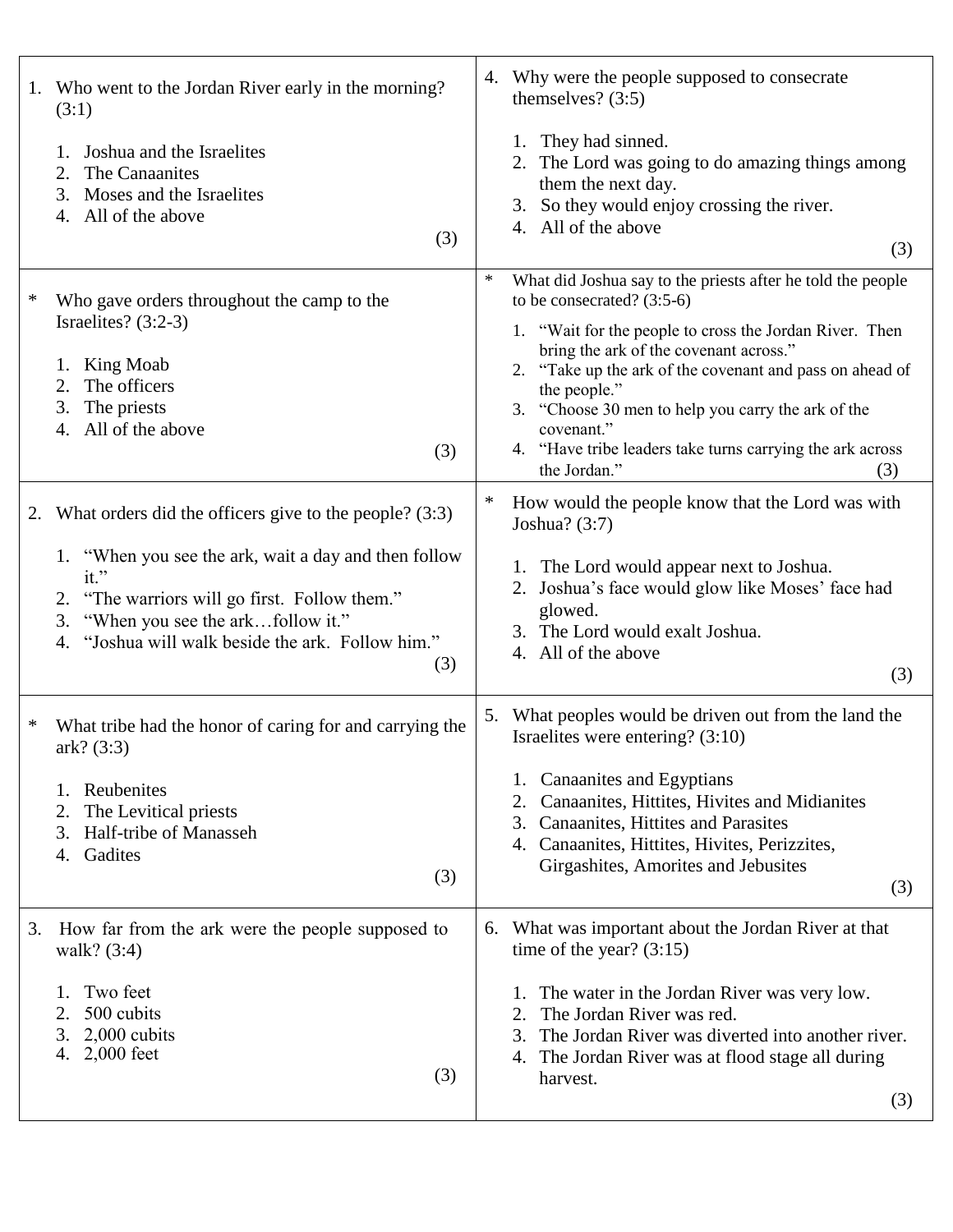|          | 4. Why were the people supposed to consecrate<br>themselves? $(3:5)$                                                                                                                                                                                                                                                                                                                                                                 |    | 1. Who went to the Jordan River early in the morning?<br>(3:1)                                                                                                                                                                                                                |
|----------|--------------------------------------------------------------------------------------------------------------------------------------------------------------------------------------------------------------------------------------------------------------------------------------------------------------------------------------------------------------------------------------------------------------------------------------|----|-------------------------------------------------------------------------------------------------------------------------------------------------------------------------------------------------------------------------------------------------------------------------------|
|          | 1. They had sinned.<br>2. The Lord was going to do amazing things<br>among them the next day.<br>3. So they would enjoy crossing the river.<br>4. All of the above<br>(3)                                                                                                                                                                                                                                                            |    | <b>Joshua and the Israelites</b><br>The Canaanites<br>2.<br>Moses and the Israelites<br>3.<br>All of the above<br>4.<br>(3)                                                                                                                                                   |
| $\ast$   | What did Joshua say to the priests after he told the people<br>to be consecrated? $(3:5-6)$<br>1. "Wait for the people to cross the Jordan River. Then<br>bring the ark of the covenant across."<br>2. "Take up the ark of the covenant and pass on ahead<br>of the people."<br>3. "Choose 30 men to help you carry the ark of the<br>covenant."<br>4. "Have tribe leaders take turns carrying the ark across<br>the Jordan."<br>(3) | ∗  | Who gave orders throughout the camp to the<br>Israelites? $(3:2-3)$<br>1. King Moab<br>The officers<br>2.<br>The priests<br>3.<br>All of the above<br>4.<br>(3)                                                                                                               |
| $\ast$   | How would the people know that the Lord was with<br>Joshua? $(3:7)$<br>1. The Lord would appear next to Joshua.<br>2. Joshua's face would glow like Moses' face had<br>glowed.<br>3. The Lord would exalt Joshua.<br>4. All of the above<br>(3)                                                                                                                                                                                      | 2. | What orders did the officers give to the people? (3:3)<br>1. "When you see the ark, wait a day and then follow<br>it."<br>2. "The warriors will go first. Follow them."<br>"When you see the arkfollow it."<br>3.<br>4. "Joshua will walk beside the ark. Follow him."<br>(3) |
| 2.       | 5. What peoples would be driven out from the land the<br>Israelites were entering? $(3:10)$<br>1. Canaanites and Egyptians<br>Canaanites, Hittites, Hivites and Midianites<br>3. Canaanites, Hittites and Parasites<br>4. Canaanites, Hittites, Hivites, Perizzites,<br><b>Girgashites, Amorites and Jebusites</b><br>(3)                                                                                                            | ∗  | What tribe had the honor of caring for and carrying the<br>ark? (3:3)<br>1. Reubenites<br><b>The Levitical priests</b><br>2.<br>Half-tribe of Manasseh<br>3.<br>Gadites<br>4.<br>(3)                                                                                          |
| 2.<br>3. | 6. What was important about the Jordan River at that<br>time of the year? $(3:15)$<br>1. The water in the Jordan River was very low.<br>The Jordan River was red.<br>The Jordan River was diverted into another river.<br>4. The Jordan River was at flood stage all during<br>harvest.<br>(3)                                                                                                                                       | 3. | How far from the ark were the people supposed to<br>walk? $(3:4)$<br>Two feet<br>1.<br>500 cubits<br>2.<br>3. 2,000 cubits<br>2,000 feet<br>4.<br>(3)                                                                                                                         |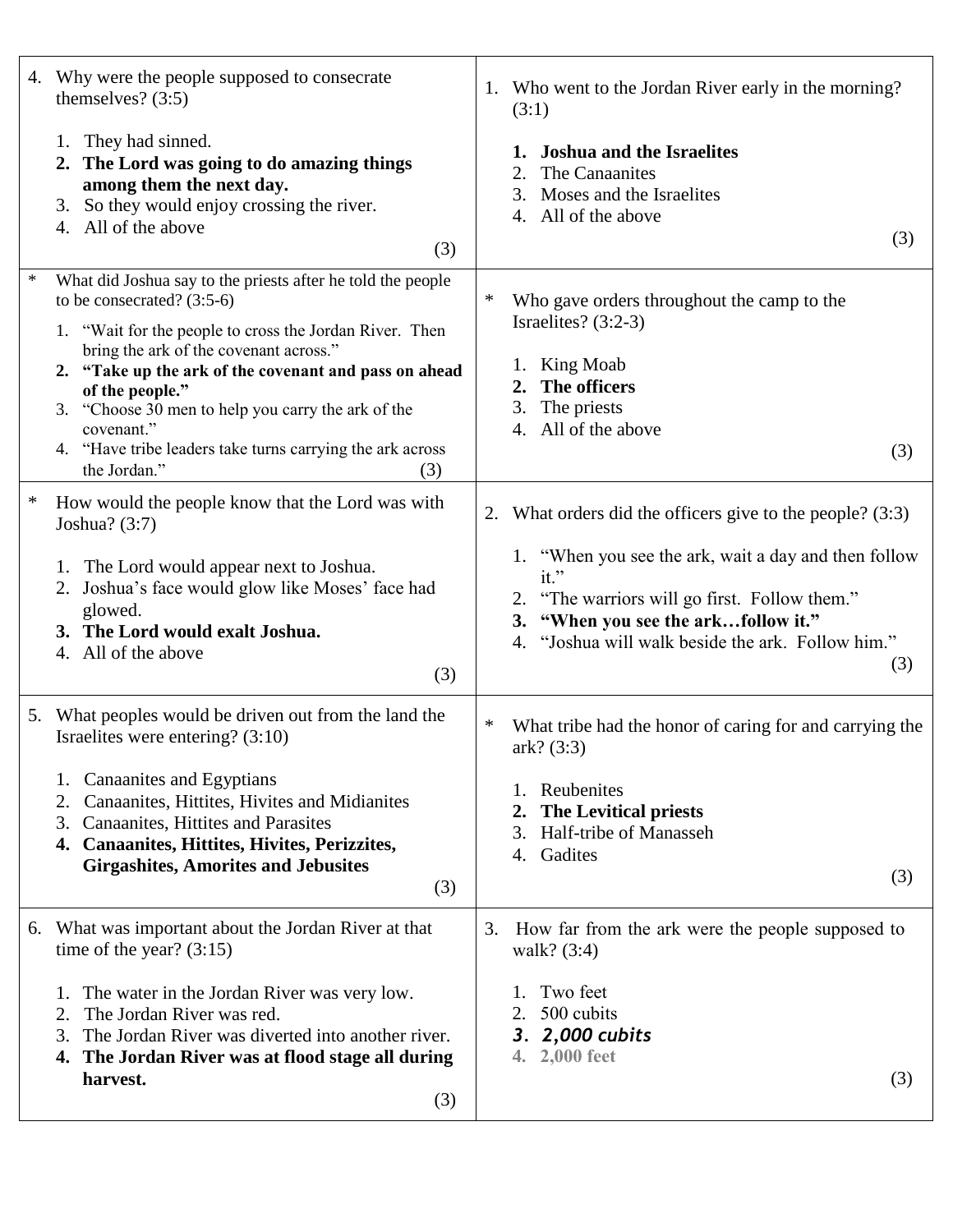| ∗ | Where did the water go when it stopped flowing?<br>$(3:15-16)$                                                                                                                                                                          | Who led the people and were first to enter the Jordan<br>8.<br>River? (3:17)                              |
|---|-----------------------------------------------------------------------------------------------------------------------------------------------------------------------------------------------------------------------------------------|-----------------------------------------------------------------------------------------------------------|
|   | 1. It flooded nearby towns.<br>It flooded the fields and ruined the harvest.<br>2.<br>3. It stood up in a heap at a town called Adam.<br>4. It flowed down a gulley and formed a new river.<br>(3)                                      | The Moabites<br>1.<br>The ark and the priests<br>2.<br>The Reubenites<br>3.<br>4. All of the above<br>(3) |
| ∗ | Where did the water of the Jordan pile up in a great<br>heap? $(3:16)$                                                                                                                                                                  |                                                                                                           |
|   | Jericho<br>1.<br>2. Ramoth<br>The town of Adam<br>3.<br>4. Egypt                                                                                                                                                                        |                                                                                                           |
|   | (3)                                                                                                                                                                                                                                     |                                                                                                           |
| ∗ | Where did the Israelites cross the Jordan River?<br>(3:16)                                                                                                                                                                              |                                                                                                           |
|   | Near the town of Harvest<br>2. Next to the town of Adam<br>Opposite the town of Jericho<br>3.<br>Beside the Sea of Arabah<br>(3)                                                                                                        |                                                                                                           |
| ∗ | What happened to the water flowing from the Jordan<br>into the Sea of Arabah? (3:16)                                                                                                                                                    |                                                                                                           |
|   | The flow of water was cut in half.<br>The flow of water was cut off completely.<br>2.<br>The flow of water was twice as much as normal.<br>3.<br>The flow of water was the same as normal.<br>4.<br>(3)                                 |                                                                                                           |
|   | 7. What was important about the Jordan River when the<br>Israelites crossed it? (3:16-17)                                                                                                                                               |                                                                                                           |
|   | 1. The water piled up in a heap at a town called<br>Adam.<br>2. The ground of the Jordan was dry.<br>3. The priests stood in the middle of the Jordan until<br>the whole nation passed through the river.<br>4. All of the above<br>(3) |                                                                                                           |